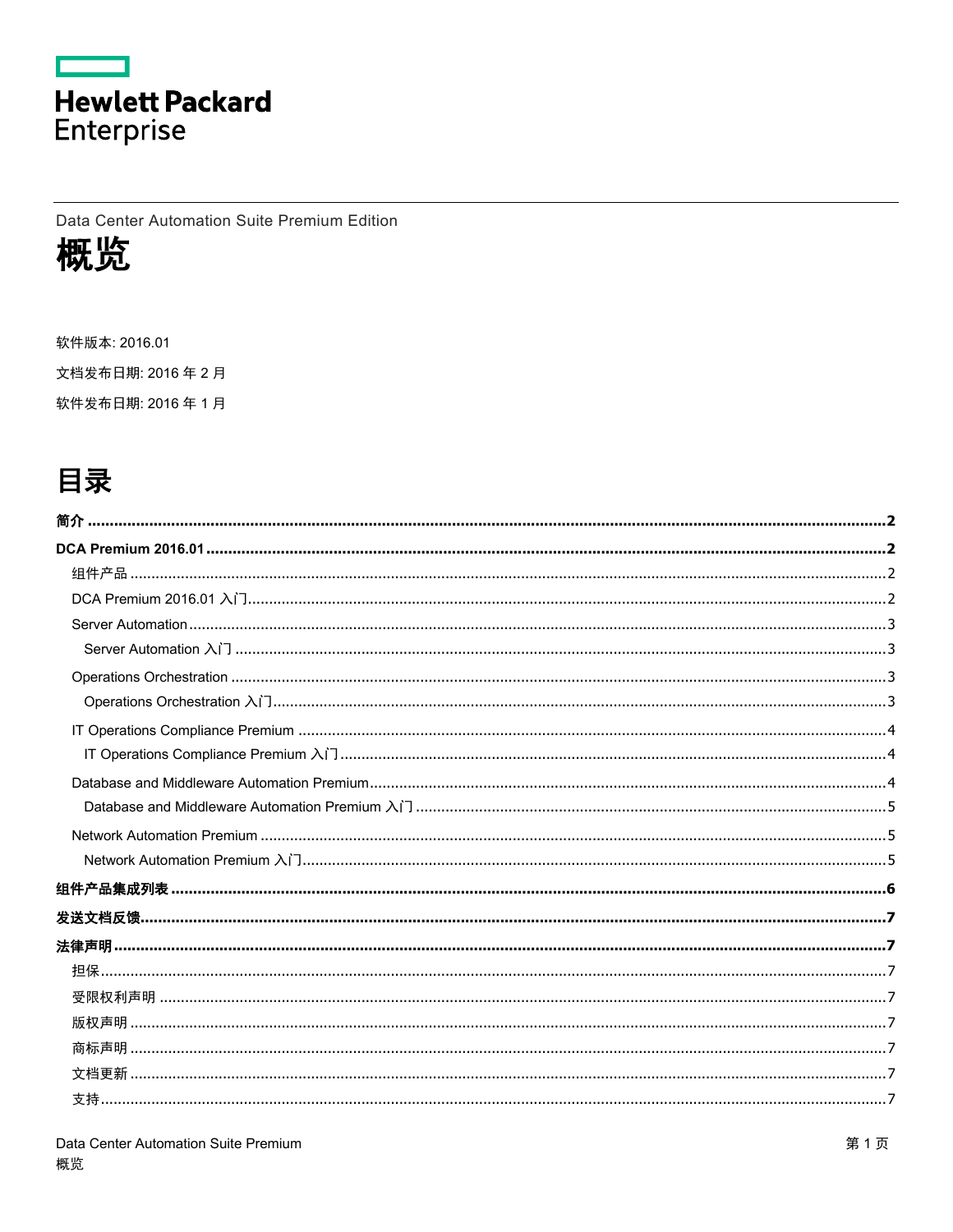# <span id="page-1-0"></span>简介

Data Center Automation (DCA) Suite Premium 2016.01 是用于集中和简化数据中心的众多功能的完整自动化解决方案。借助 DCA Premium 2016.01 提供的工具,可在数据中心的服务器管理、业务服务符合性和 IT 流程等方面的关键领域上实现自动化,包括数据库和 应用程序服务的调配、配置、符合性、修补程序和发布管理。

Data Center Automation Suite Premium 2016.01 由 DCA Premium 2016.01 以及 Database and Middleware Automation (DMA) Premium 和 Network Automation (NA) Premium 的介质组成。

注意**:** 为确保内容保持最新,建议安装所有 DCA Premium 2016.01 级别或 Network Automation Premium 适用的修补程序。要找到最新 的修补程序,请转到 <https://softwaresupport.hpe.com/>, 选择"Dashboards"->"Patches", 然后搜索您的产品和版本。请确保只将特 定于设备的修补程序应用到 DCA Premium。

## <span id="page-1-1"></span>**DCA Premium 2016.01**

DCA Premium 2016.01 是用于配置和管理服务器的设备。DCA Premium 2016.01 包括预集成版的 Server Automation (SA)、Operations Orchestration (OO)、IT Operations Compliance (ITOC) 和 DCA Operations Portal。Database and Middleware Automation (DMA) 作为 一项介质下载提供,可以导入到设备的 Operations Orchestration (OO) 组件中。建议将 Network Automation (NA) Premium 安装到单独 的服务器上。

Data Center Automation Suite Premium 2016.01 使您能够自动化数据中心管理活动, 如:

- 第 1 天: 服务器配置
- 第 2 天: 审核与符合性、软件和修补程序管理、虚拟化管理等

您可以利用和自定义示例的第 1 天和第 2 天的预置 DCA Operations Portal 用户界面流来管理活动、创建自己的活动,还可以将 SA、 OO、ITOC、DMA 和 NA 的丰富功能用于更复杂的管理用例。

### <span id="page-1-2"></span>组件产品

以下是 Data Center Automation Suite Premium 2016.01 中关键组件产品和版本的列表:

| 产品                                         | 版本         |
|--------------------------------------------|------------|
| <b>Server Automation</b>                   | 10.21      |
| <b>Operations Orchestration</b>            | 10.22.0001 |
| IT Operations Compliance Premium           | 1.1        |
| Database and Middleware Automation Premium | 10.40      |
| <b>Network Automation Premium</b>          | 10.10      |

## <span id="page-1-3"></span>**DCA Premium 2016.01** 入门

| 资源                                      | 链接 |
|-----------------------------------------|----|
| 发行说明                                    | 转到 |
| <b>Support and Compatibility Matrix</b> | 转到 |
| 用户指南                                    | 转到 |
| 安装和管理指南                                 | 转到 |
| HPE 软件支持                                | 转到 |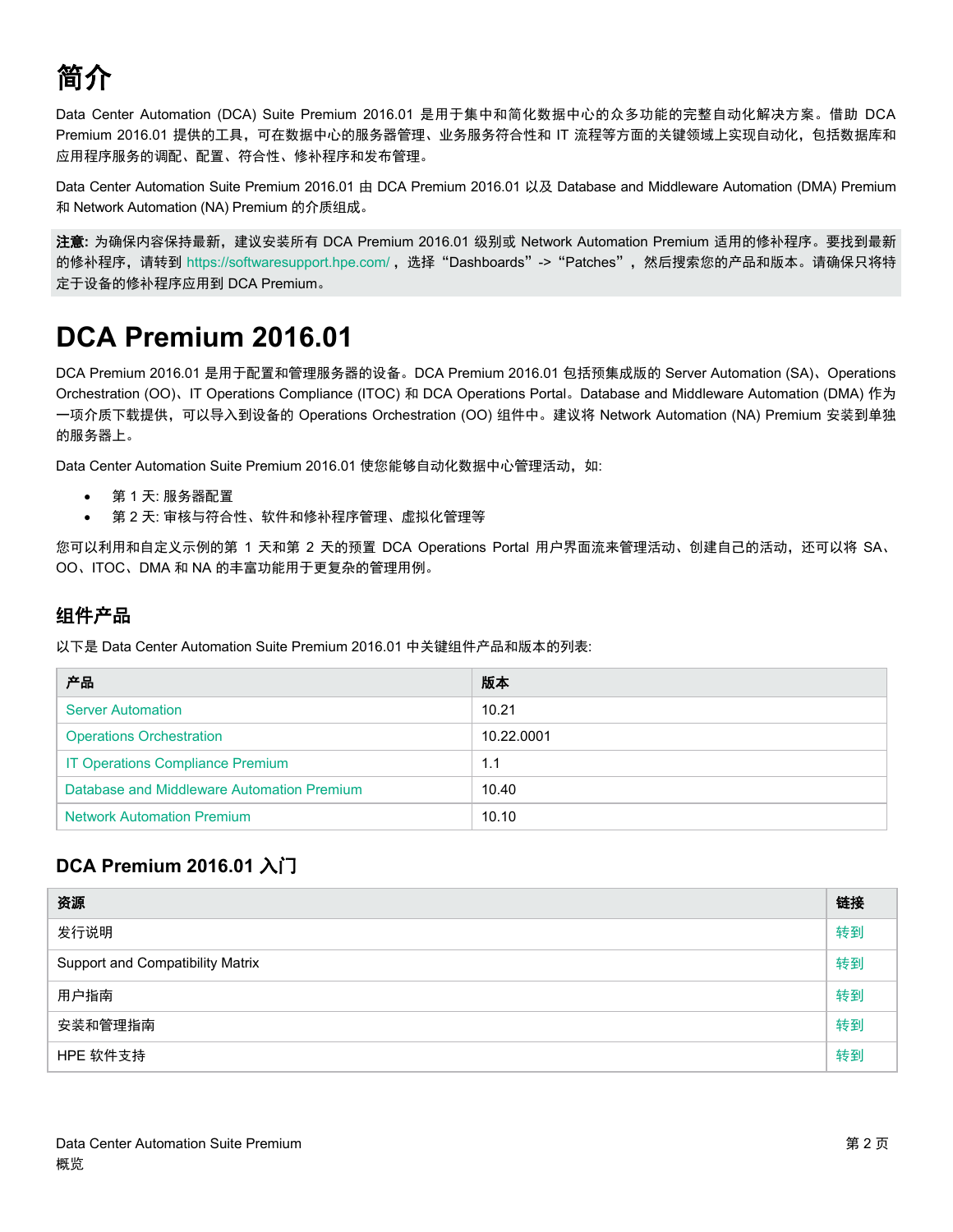### **Server Automation**

<span id="page-2-0"></span>Server Automation (SA) 是数据中心自动化软件,用于集中和简化多个数据中心功能,以及自动化数据中心服务器管理的关键区域,它包 含以下功能:

- 服务器发现
- 操作系统配置
- 操作系统修补
- 软件配置
- 审核与符合性
- 应用程序配置
- 应用程序部署
- 软件符合性
- 报告

您还可以管理您的异构虚拟环境,包括虚拟化服务 (VS)、虚拟机 (VM) 和虚拟机模板。您可以采用与管理物理服务器相同的方式来安装、 修补、配置和审核所有虚拟机。

SA 使您能够进行更加安全和一致的更改,因为您可以在将更改提交到托管服务器之前,对更改进行建模和验证。SA 可提供方法来确保 实现针对托管服务器计划的修改,因为在应用之前,这些修改已经过测试,从而减少停机时间。

#### <span id="page-2-1"></span>**Server Automation** 入门

| 资源                                      | 链接 |
|-----------------------------------------|----|
| 发行说明                                    | 转到 |
| <b>Support and Compatibility Matrix</b> | 转到 |
| 文档库                                     | 转到 |
| 安装指南                                    | 转到 |
| SA 网站                                   | 转到 |
| HPE 软件支持                                | 转到 |
| HPE Live Network 上的下载和内容                | 转到 |

#### <span id="page-2-2"></span>**Operations Orchestration**

Operations Orchestration (OO) 是业界领先的 IT 进程自动化和操作手册自动化解决方案。

OO 是一款采用结构化顺序(称为"流")创建和使用动作的系统,旨在通过执行以下操作来维护、疑难解答、修复和配置信息技术 (IT) 资源:

- 对网络、服务器、服务、软件应用程序和单个工作站进行检查运行状况、诊断和修复操作。
- 部署应用程序和修补程序,以及通过检查客户端、服务器和虚拟机上是否存在所需软件和更新并在需要时执行必要的安装、更新 和分发来对其进行维护。
- 执行重复任务,例如检查内部或外部网页的状态。

#### <span id="page-2-3"></span>**Operations Orchestration** 入门

| 资源                                      | 链接 |
|-----------------------------------------|----|
| 发行说明                                    | 转到 |
| <b>Support and Compatibility Matrix</b> | 转到 |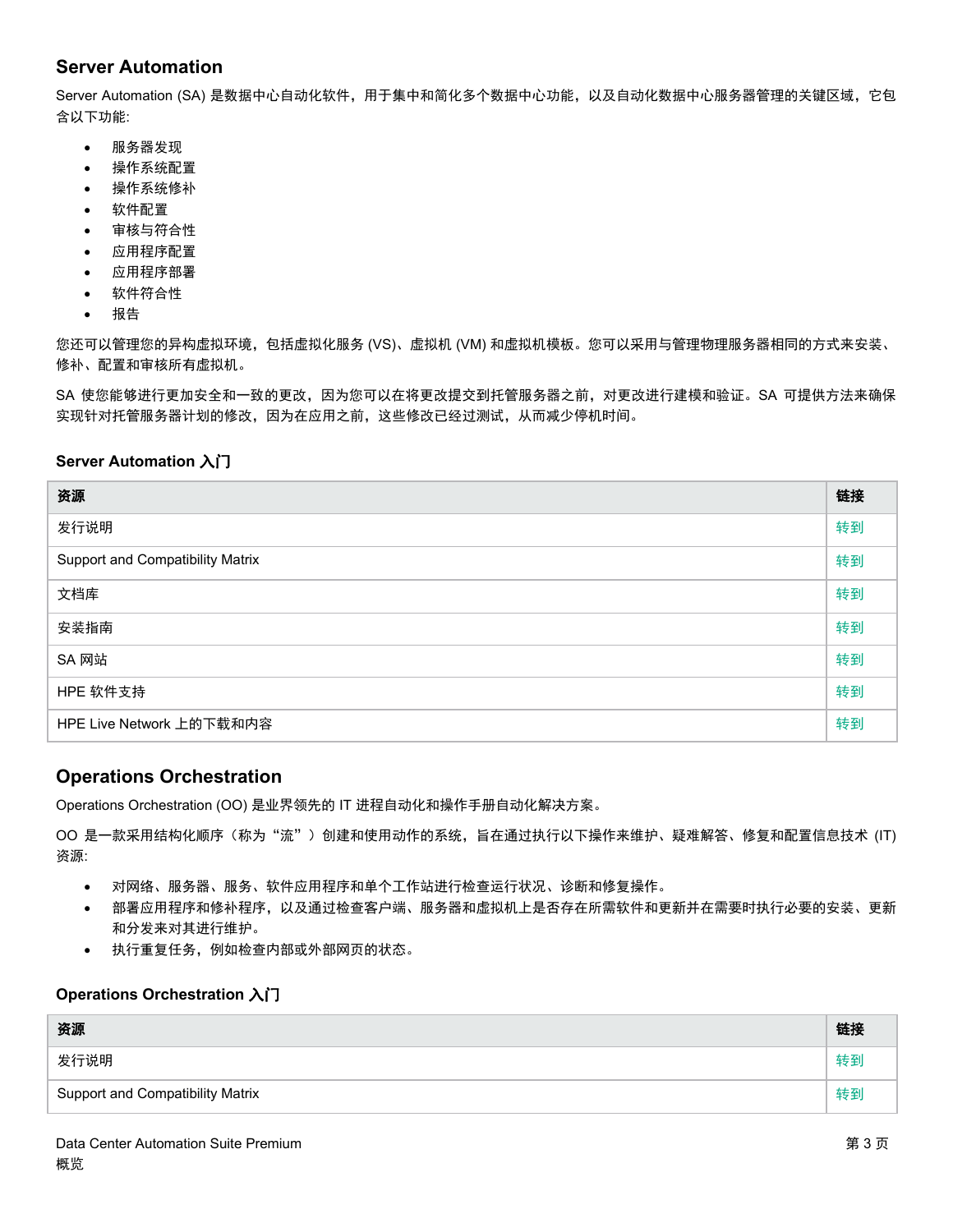| 资源                                           | 链接 |  |
|----------------------------------------------|----|--|
| 文档库                                          | 转到 |  |
| OO 10.20 Installation and Upgrade Whitepaper |    |  |
| <b>OO 网站</b>                                 | 转到 |  |
| HPE 软件支持                                     | 转到 |  |
| HPE Live Network 上的下载和内容                     | 转到 |  |

### <span id="page-3-0"></span>**IT Operations Compliance Premium**

IT Operations Compliance Premium (ITOC) 使 IT Operations 用户可以跟踪业务服务对企业和监管政策的符合性, 使他们的环境相符并 因此而更加安全。

使用 ITOC,您可以:

- 以可重复且可靠的方式扫描业务服务对策略的符合性
- 修正违规
- 概述了涵盖策略和业务服务的总体符合性
- 跟踪资源对适用性声明 (SoA) 中的要求存在的例外情况
- 跟踪策略的生命周期和修订、业务服务、控制和 SoA

#### <span id="page-3-1"></span>**IT Operations Compliance Premium** 入门

| 资源                               | 链接 |
|----------------------------------|----|
| 发行说明                             | 转到 |
| Support and Compatibility Matrix | 转到 |
| 文档库                              | 转到 |
| 安装、设置和升级指南                       | 转到 |
| ITOC 网站                          | 转到 |
| HPE 软件支持                         | 转到 |
| HPE Live Network 上的下载和内容         | 转到 |

#### <span id="page-3-2"></span>**Database and Middleware Automation Premium**

Database and Middleware Automation Premium (DMA) 软件可自动化管理任务,如数据库和应用程序服务器的调配、配置、符合性、修 补程序和发布管理。如果手动执行这些日常操作,既容易出错又浪费时间,并且难以扩展。

DMA 可自动化这些每天占用数据库或应用程序服务器管理员 60-70% 时间的管理任务。自动化这些任务可实现更高的效率,从而更快地 交付高质量、高可预见性的变更。DMA 可提供对自动化内容的基于角色的访问。这使您可以更好地利用每一级别的资源:

- 最终用户可以交付常规而复杂的 DBA 和中间件任务。
- 操作员可以在多个服务器上执行专家级别的任务,包括安装、修补、配置和符合性检查。
- 主题内容专家可以在不同的网络、存储、服务器、数据库和中间件上定义、强制实施和审核全栈自动化。

DMA 工作流执行特定的自动化任务 - 如配置数据库或应用程序服务器,修补数据库或应用程序服务器,或检查数据库或应用程序服务器 是否符合特定标准。工作流所需的特定于环境的信息是通过配置 DMA 参数指定的。相关的 DMA 工作流以解决方案包的形式组合在一起。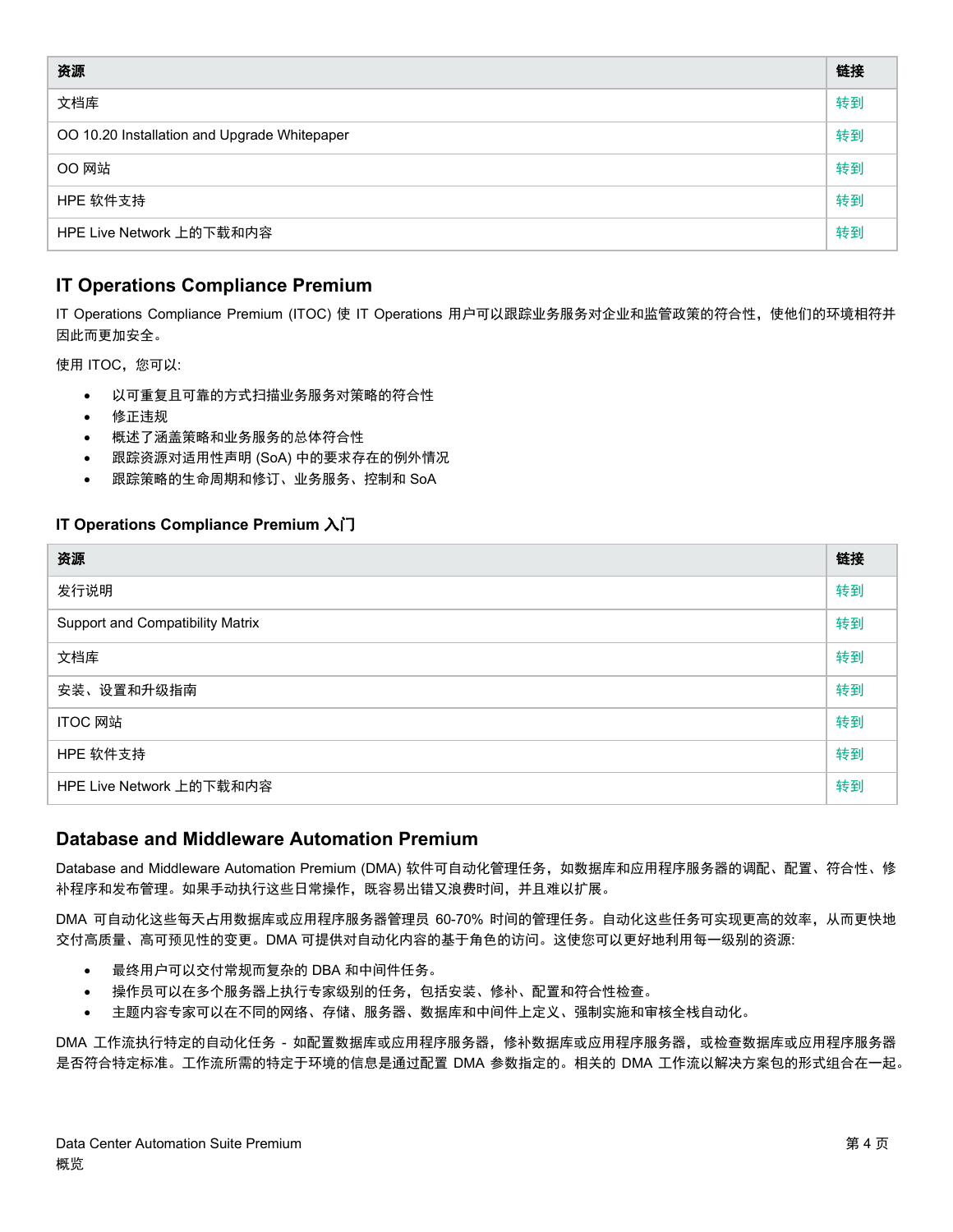<span id="page-4-0"></span>

| 资源                               | 链接 |
|----------------------------------|----|
| 发行说明                             | 转到 |
| Support and Compatibility Matrix | 转到 |
| 文档库                              | 转到 |
| 安装指南                             | 转到 |
| DMA 网站                           | 转到 |
| HPE 软件支持                         | 转到 |
| HPE Live Network 上的下载和内容         | 转到 |

#### <span id="page-4-1"></span>**Network Automation Premium**

Network Automation (NA) 提供企业级解决方案,可对路由器、交换机、防火墙、负载均衡器和无线访问点之间的配置和软件变更进行记 录跟踪和规范管理。借助 NA,IT 员工可以看到网络中的变更情况,从而指出并更正可能导致问题的倾向,同时减少符合性问题、减轻安 全威胁并降低灾难恢复风险。NA 还可捕获每个设备变更的完整审计跟踪信息。

通过使用 NA,网络工程师可以查明以下问题:

- 哪个设备配置发生了更改
- 配置发生了哪些具体更改
- 谁进行了更改
- 为什么要进行更改

此外,NA 还可确保配置符合预定义的标准,从而强制实施网络级别的安全和法规策略。其结果是一个符合各种标准和法规的高可靠、易 维护的网络。

NA 支持一系列来自领先供应商(包括 Hewlett Packard Enterprise、Cisco、Nortel、F5 Networks 和 Extreme)的设备,从而使您可以 更清晰地掌控网络更改过程。NA 采用可扩展的体系结构,您可以利用它来整合最佳供应商提供的各种最佳设备,并通过一个工具支持所 有设备。

#### <span id="page-4-2"></span>**Network Automation Premium** 入门

<span id="page-4-3"></span>

| 资源                               | 链接 |
|----------------------------------|----|
| 发行说明                             | 转到 |
| Support and Compatibility Matrix | 转到 |
| 文档库                              | 转到 |
| 安装和升级指南                          | 转到 |
| NA 网站                            | 转到 |
| HPE 软件支持                         | 转到 |
| HPE Live Network 上的下载和内容         | 转到 |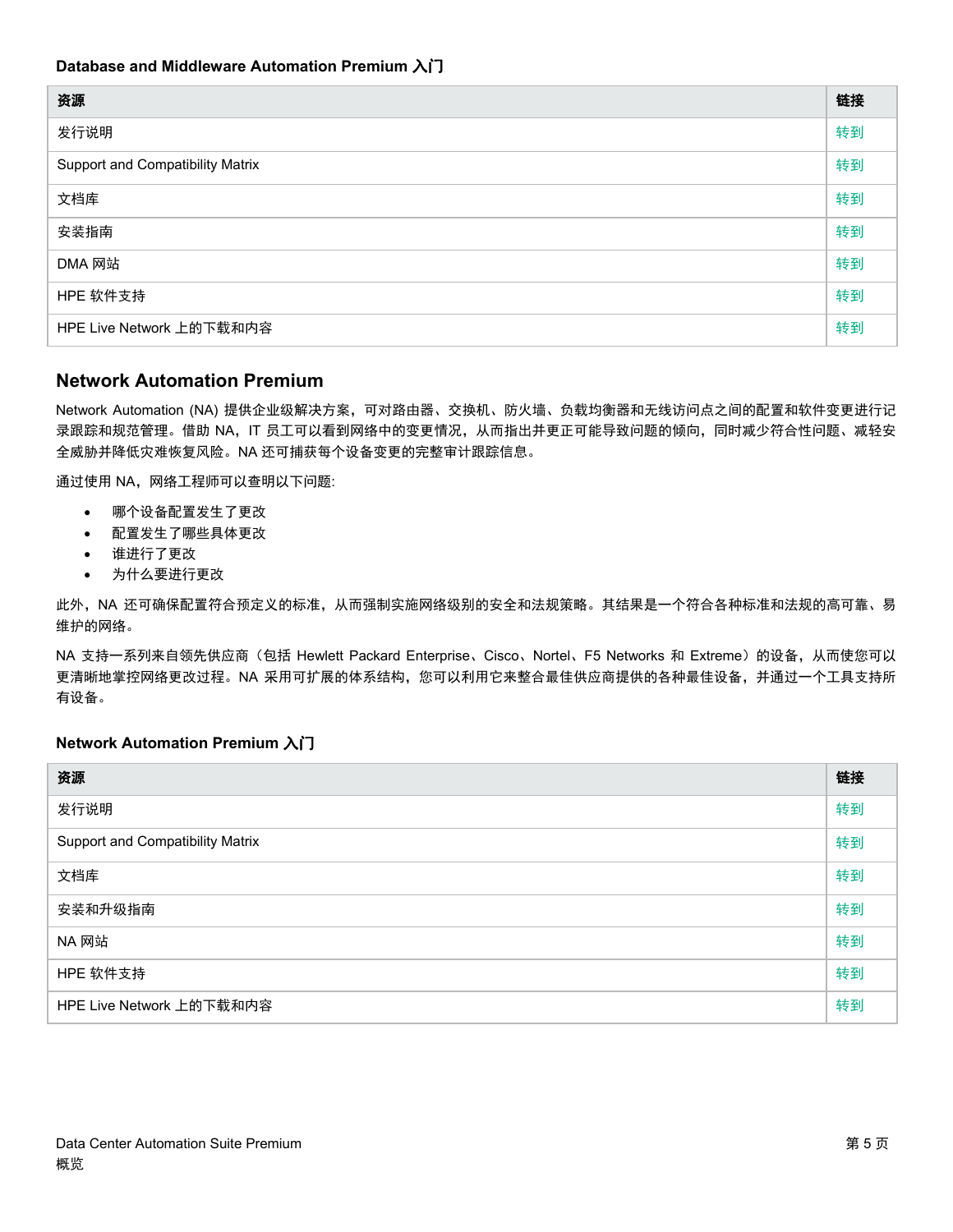## 组件产品集成列表

单击绿色的复选标记可查看有关每个受支持的集成的详细信息。

|                  | <b>SA 10.21</b> | OO 10.22 | <b>ITOC 1.1</b> | <b>DMA 10.40</b> | <b>NA 10.10</b>      |
|------------------|-----------------|----------|-----------------|------------------|----------------------|
| SA 10.21         |                 |          |                 |                  | $\blacktriangledown$ |
| OO 10.22         | $\bullet$       |          |                 |                  | $\blacktriangledown$ |
| <b>ITOC 1.1</b>  | $\bullet$       |          |                 |                  |                      |
| <b>DMA 10.40</b> |                 |          |                 |                  |                      |
| <b>NA 10.10</b>  | $\bigodot$      |          |                 |                  |                      |